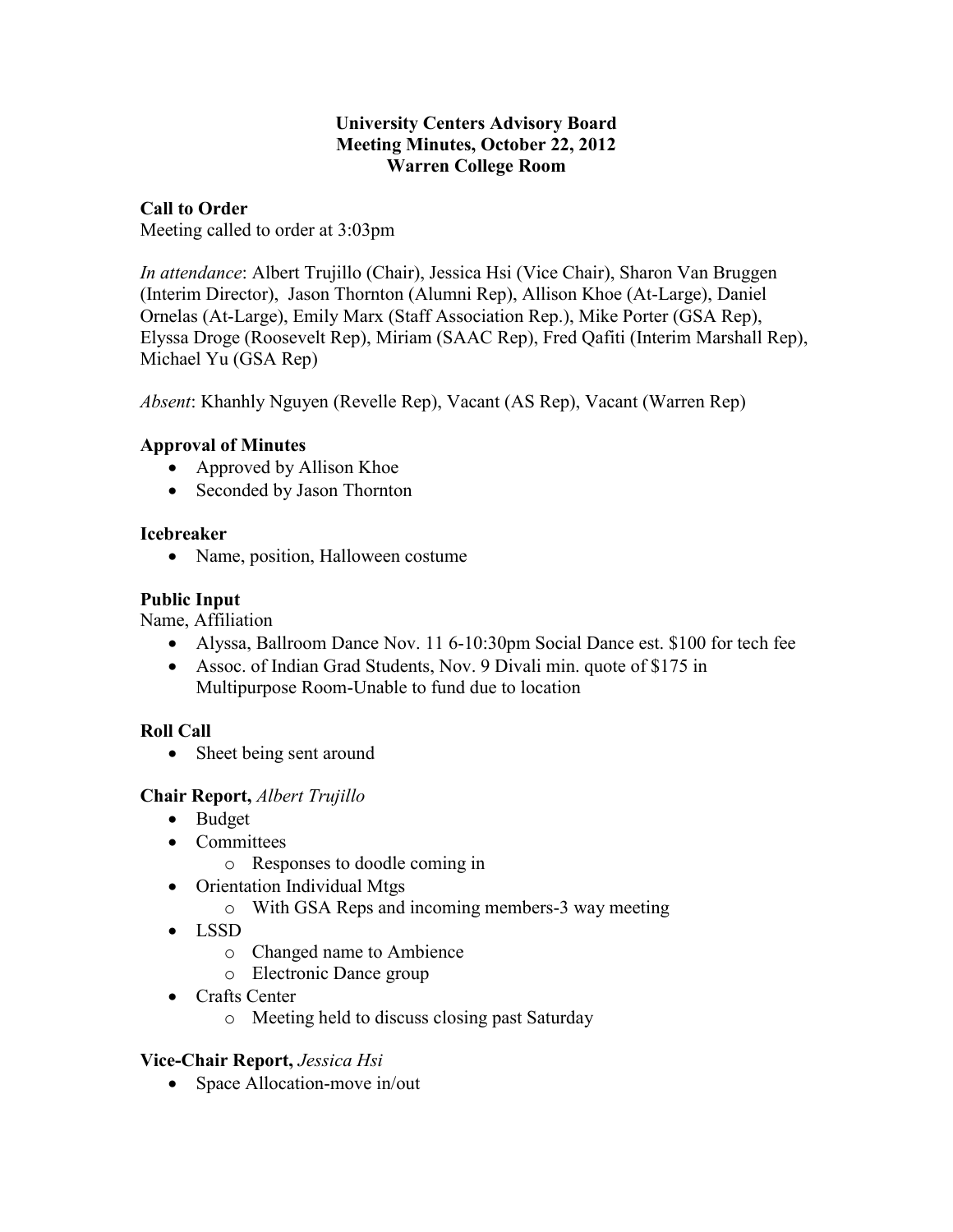- o Choice A: Move out and Move in June same week for Renewed, New Move in Sept
	- Adjustment: Clean-Up Day for Inspection and limit storage hassle
- o **Choice B: Move out 1st week of June, Renewed Move in 2nd week of June, New Move in Sept**
- o Choice C: Move out June, Move in Sept
- o Choice D: Move out and Move in June
- o Choice E: Move out and Move in Sept
- o **Choice F: Transition Day (out by noon, in by 5 on same day)**
- o No guidelines or punishment for student orgs that fail to move out
- o Security Deposit for Key return or space allocation penalization?
- o Storage concerns over summer or between moving in

#### **Interim Director Report,** *Sharon VanBruggen*

- Crafts Center
	- o Website updated with site reports: crafts.ucsd.edu
	- o KPBS article on crafts center closure
	- o Wellness Cluster (Campus Rec, Zone, Athletics)
		- Program for administering courses, offer craft center courses through Wellness? Meetings to be set up to see interest, would save \$200k in administering programs, but facilities to still be under UCAB

#### **Member Reports**

#### **New Business**

- Tech Fee Balance: \$6,812.50
- Ballroom Dance Club, \$100 funding approved
- Assoc. of Indian Grad Students-No funding due to location in MPR
- Leases
	- o Round Table Lease-should it be put to RFP and allow Round Table to reapply? Should theme be same?
	- o Open up Round Table lease to RFP
- Thich Nhat Hanh Room
	- o Converted in to Black Resource Center
	- o Complaint of name change—Change Bamboo Room in to Thich Nhat Hanh Room Approved unanimously

#### **Old Business**

#### **Announcements**

- Make form more clear to state which spaces are fundable or not
- Voter registration ends today

#### **Open Forum**